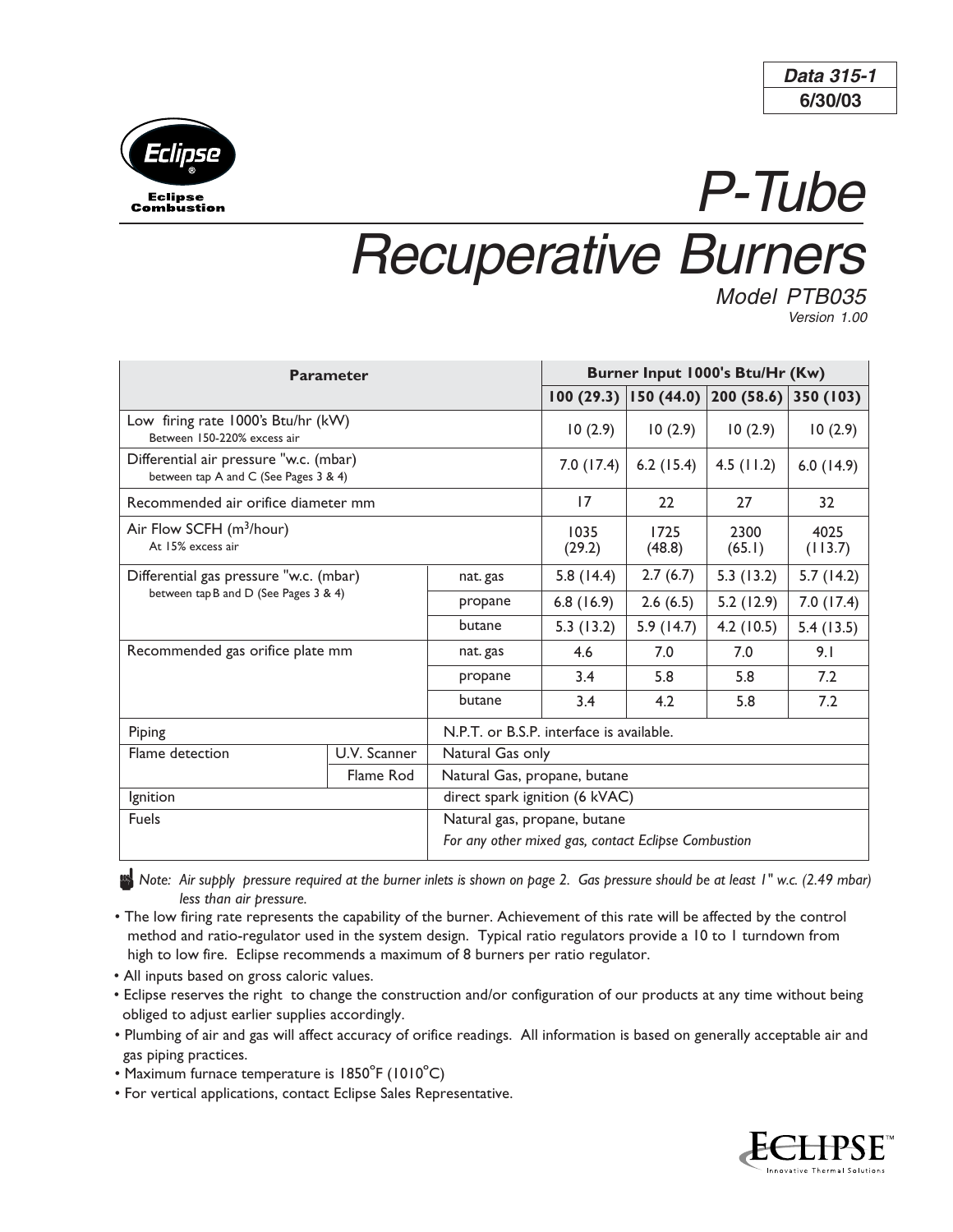## **Performance Graphs PTB035 v1.00**

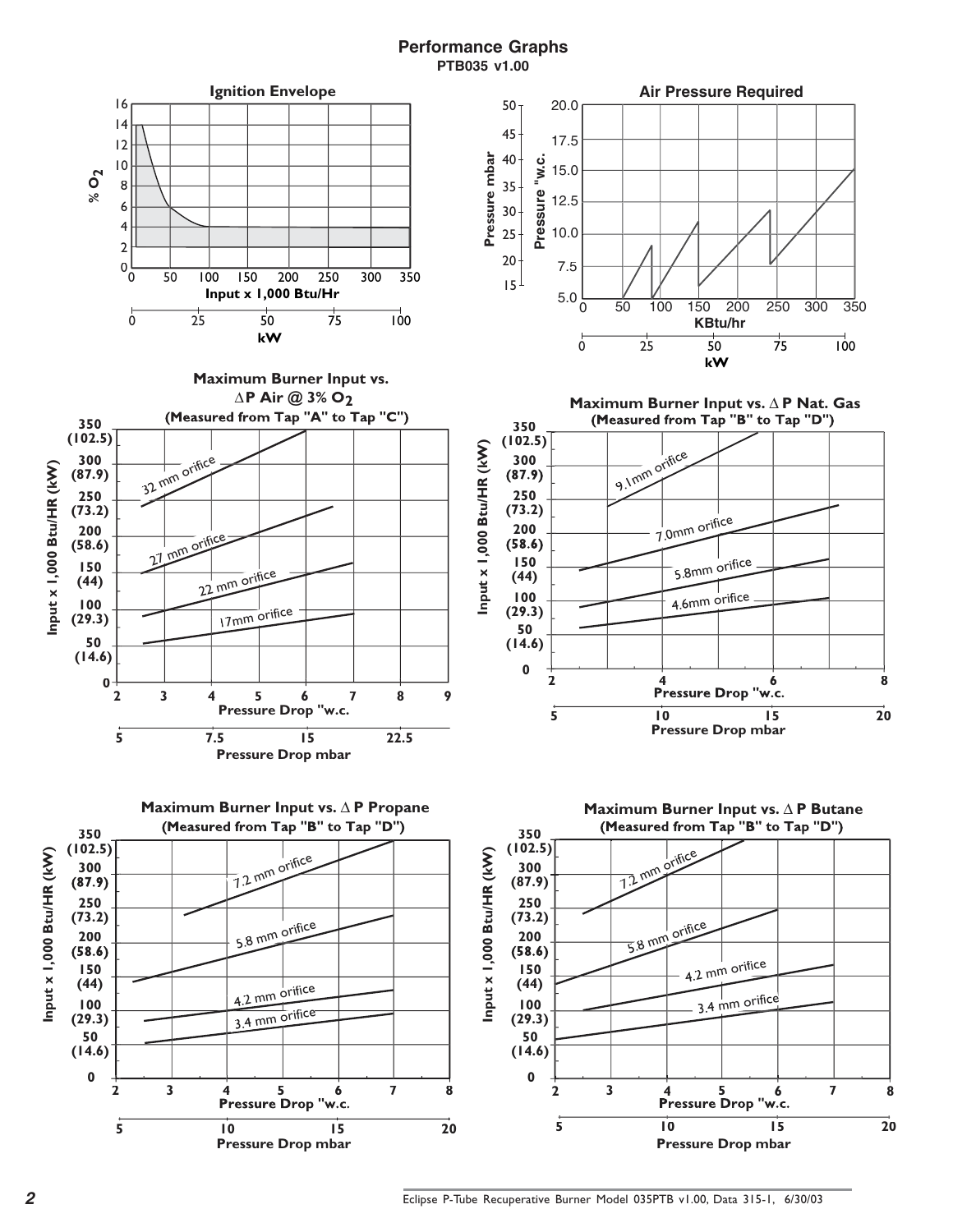## **Performance Graphs (Cont.)**

**PTB035 v1.00**